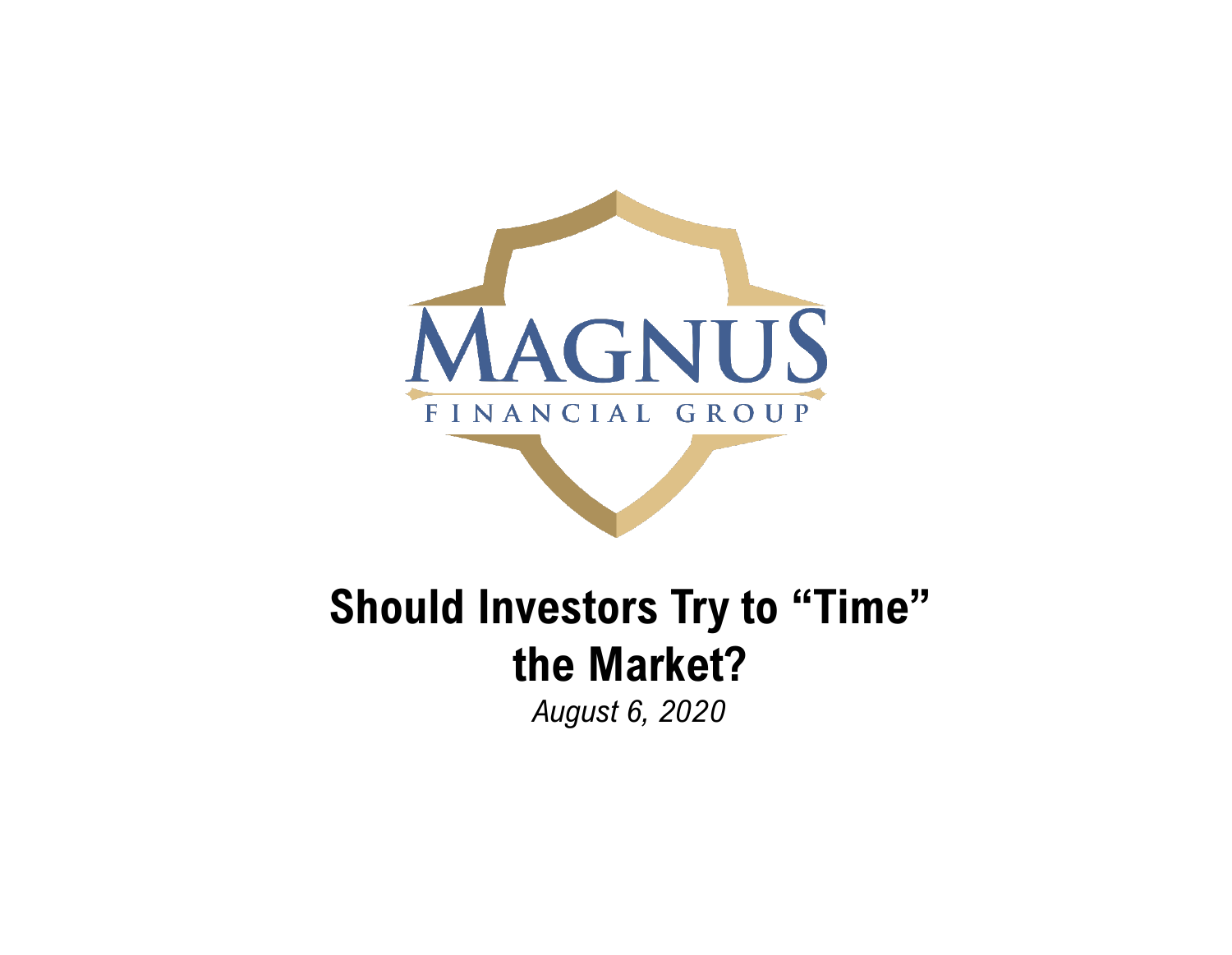# **Despite the Risks, it is Important to Keep Perspective**

S&P 500 INDEX, *1/1/1928 – 6/30/2020*



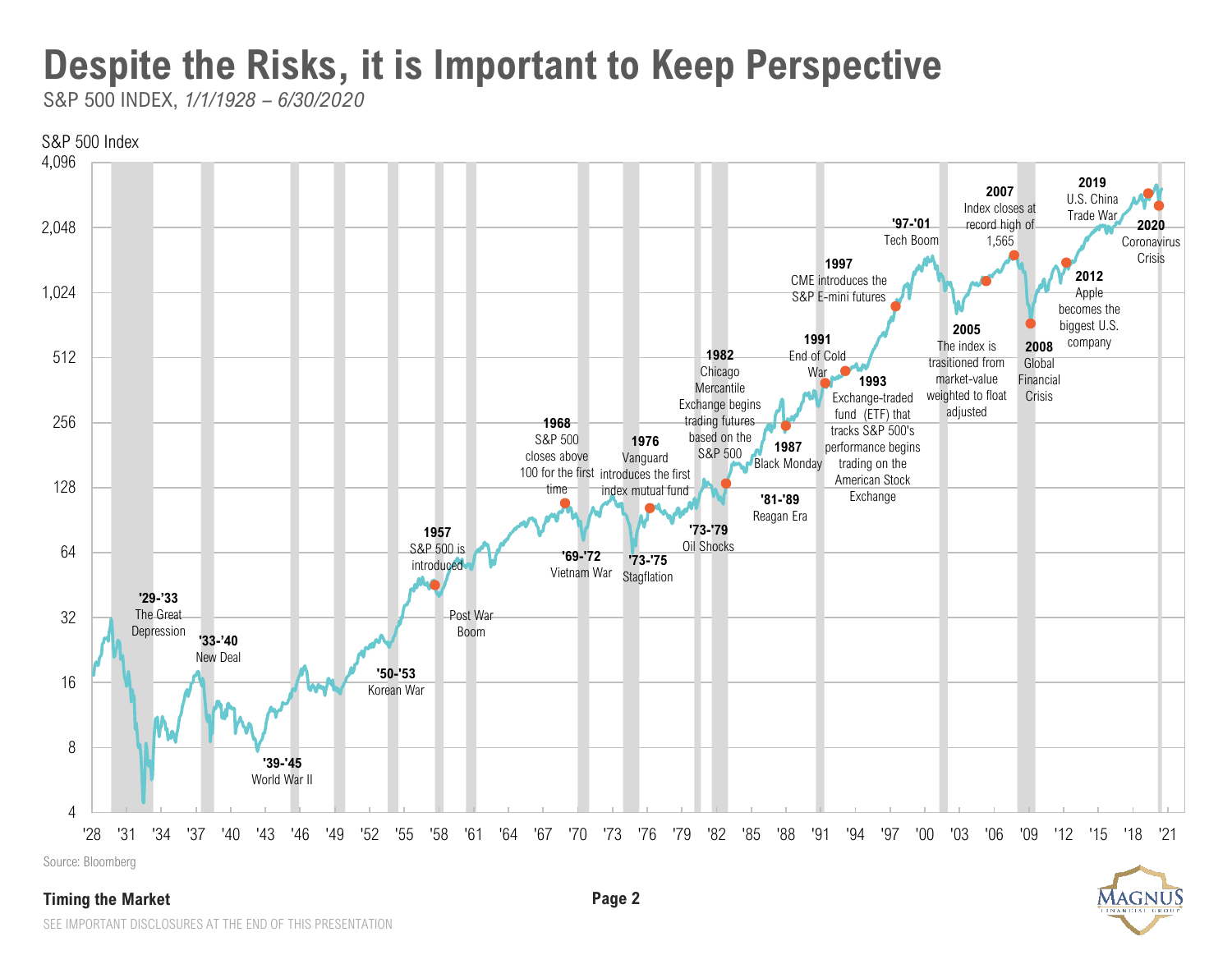#### **Volatility is a Feature, Not a Bug**

S&P 500 ANNUAL RETURNS & DRAWDOWNS, *1/1/1968 – 8/3/2020* 





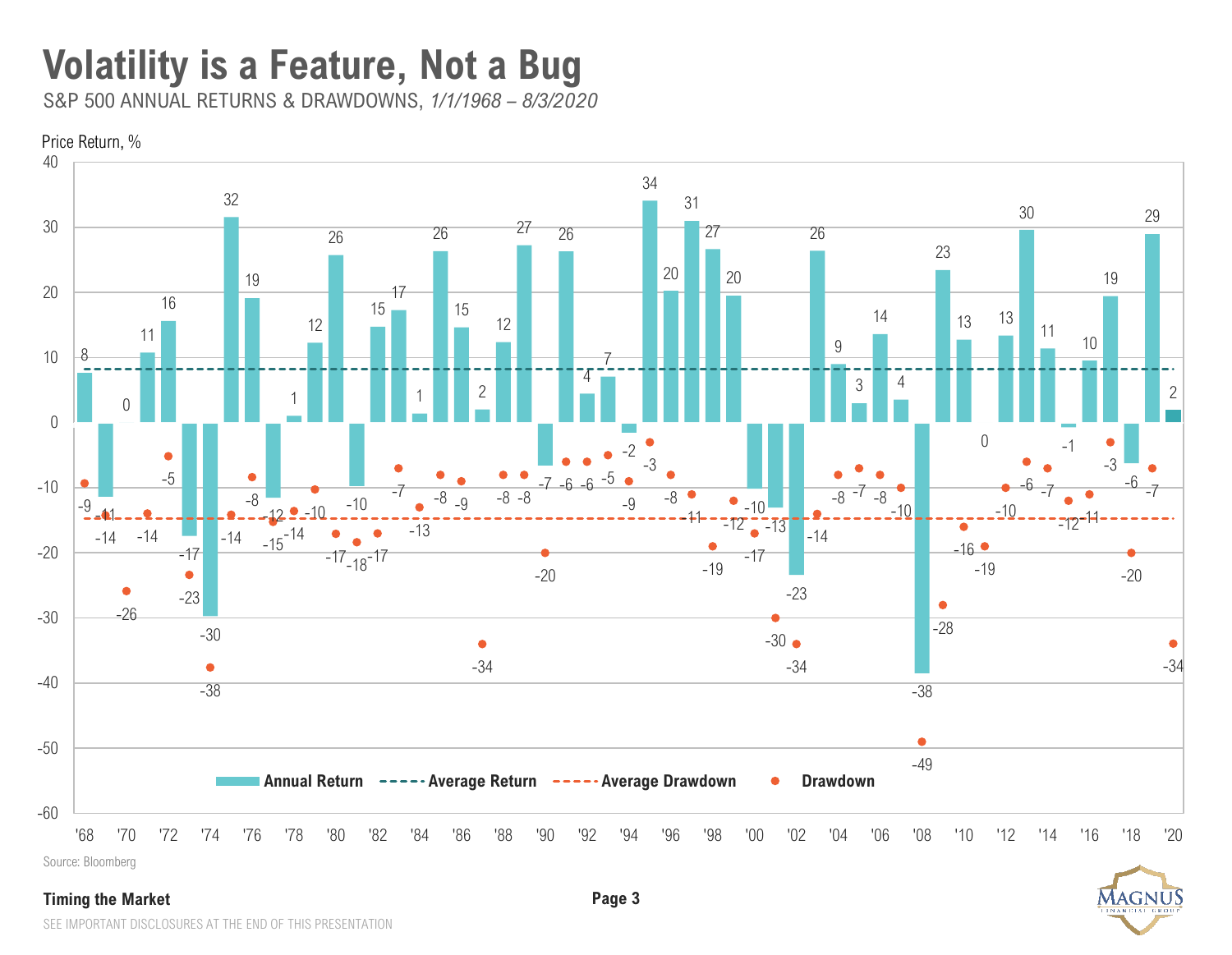### **A History of Major Post-War Bear Markets & Recoveries**

S&P 500 PRICE RETURN DRAWDOWNS, *12/30/1927– 8/3/2020*



| <b>Bear Market</b>                                                  | <b>Market Peak</b> | <b>Bear Market Decline</b> | <b>Months to Low</b> | <b>Months to Recovery</b> | <b>Length of Drawdown</b> |
|---------------------------------------------------------------------|--------------------|----------------------------|----------------------|---------------------------|---------------------------|
| 0 Crash of 1929 & onset of Great Depression thru Post WWII slowdown | Sep-1929           | $-86\%$                    | 34                   | 266                       | 300                       |
| 1962 flash crash, Cuban Missile Crisis & Cold War of 1962           | Dec-1961           | $-28%$                     |                      |                           |                           |
| 2 Crash of 1970, economic overheating & civil unrest                | Nov-1968           | $-36\%$                    |                      |                           | 39                        |
| 3 OPEC oil embargo & stagflation                                    | Jan-1973           | $-48%$                     | 21                   | 70                        | 91                        |
| 4 Inflation & Volcker Fed response                                  | Nov-1980           | $-27\%$                    |                      |                           | 26                        |
| 5 1987 Crash                                                        | Aug-1987           | $-34%$                     |                      | 20                        | 23                        |
| 6 Tech Bubble bursting                                              | Mar-2000           | $-49%$                     | 31                   | 55                        | 86                        |
| 7 Global Financial Crisis                                           | Oct-2007           | $-57\%$                    |                      | 49                        | 66                        |
| 8 Fed bubble, Coronavirus Crisis                                    | Feb-2020           | $-34\%$                    |                      | n/a                       |                           |
| Average*                                                            |                    | -40%                       | 14                   |                           |                           |

Source: Bloomberg

#### **Timing the Market Page 4**



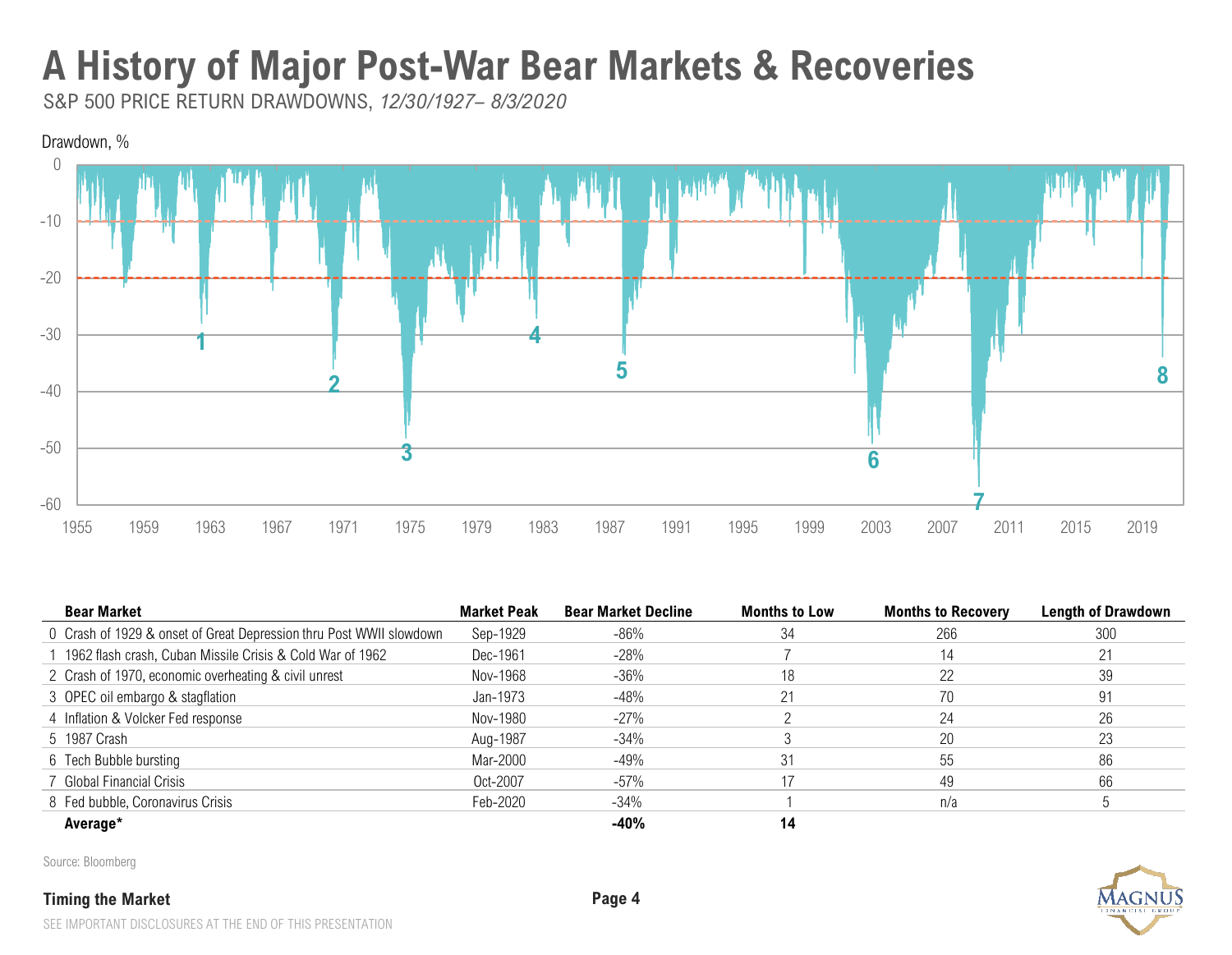# **Time in the Market Vs. Timing the Market**

FULLY INVESTED VS. MISSING X NUMBER OF BEST DAYS, *1/1/1988 – 3/31/2020*

#### S&P 500 Index: Annualized Total Returns & Growth of \$10,000



Source: Bloomberg

#### **Timing the Market Page 5**

SEE IMPORTANT DISCLOSURES AT THE END OF THIS PRESENTATION

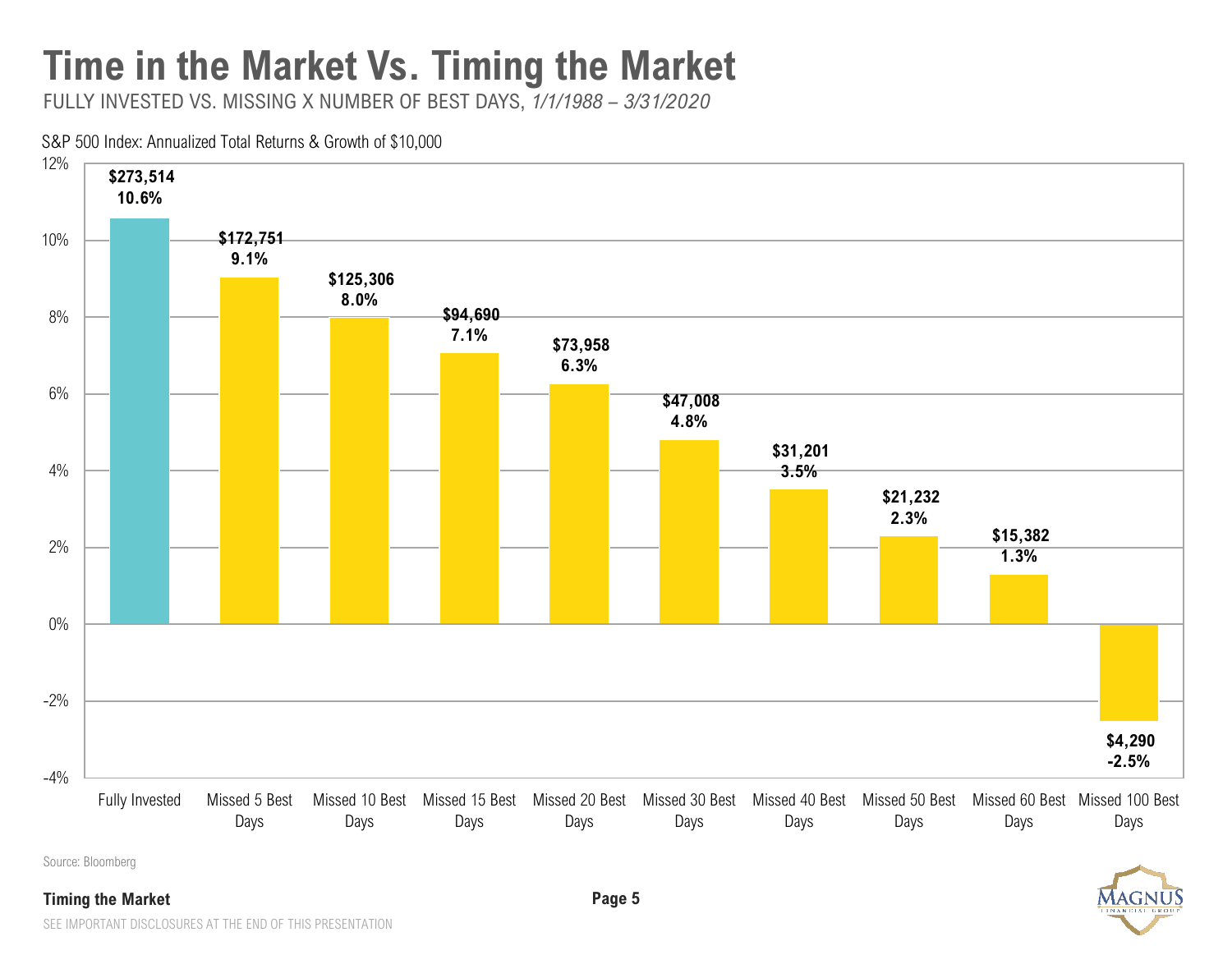# **Reducing Volatility With Longer Holding Periods**

S&P 500 ANNUALIZED ROLLING RETURNS BY PERIOD, *1/1/1966 – 7/31/2020*

#### S&P 500 Total Returns, Annualized



# MAGNU

SEE IMPORTANT DISCLOSURES AT THE END OF THIS PRESENTATION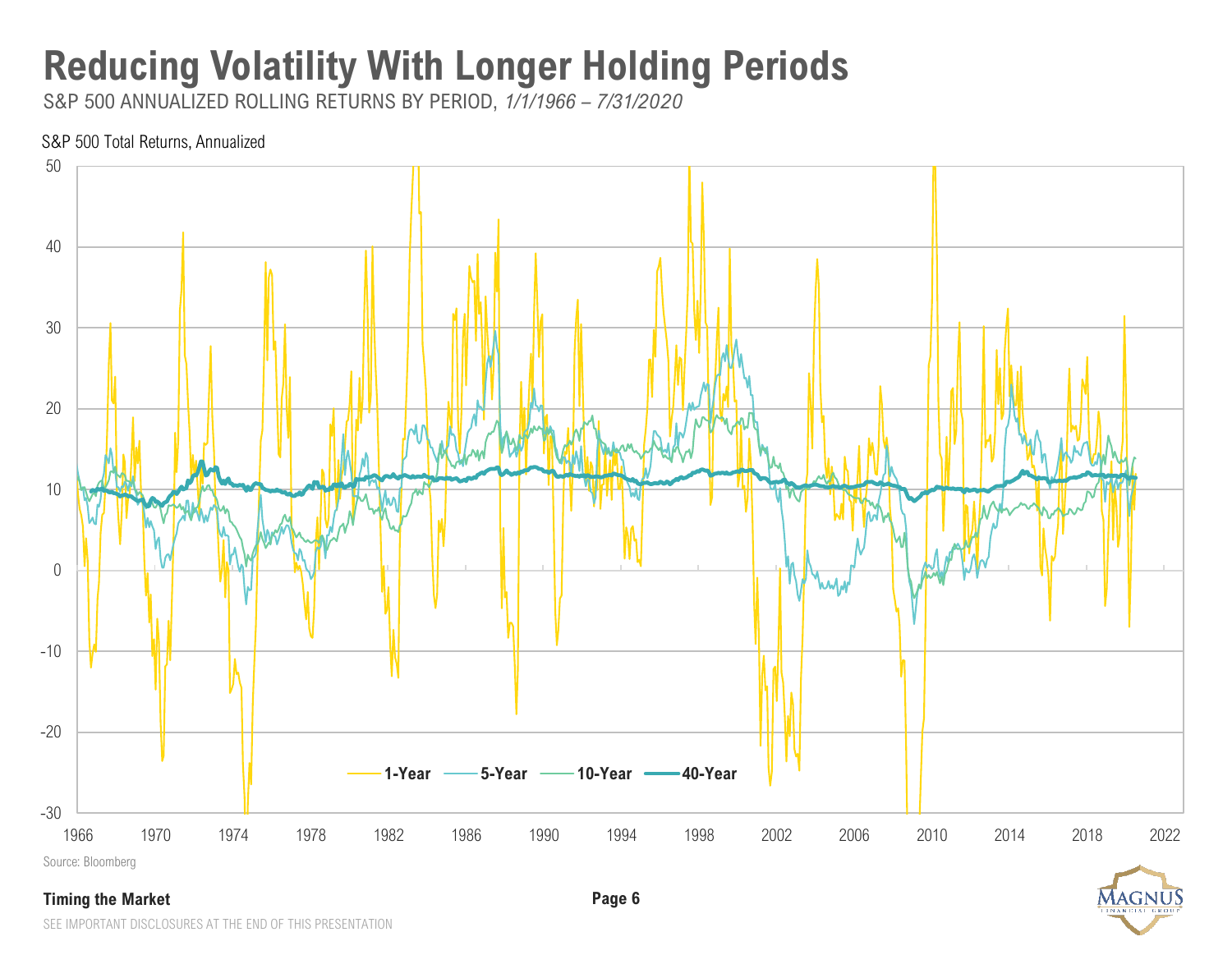### **Nothing Diversifies Risk Like Time**

S&P 500 1-YEAR VS. 5-YEAR ROLLING RETURNS, *1/1/1928 – 3/31/2020*



Source: Bloomberg

#### **Timing the Market Page 7**



MAGN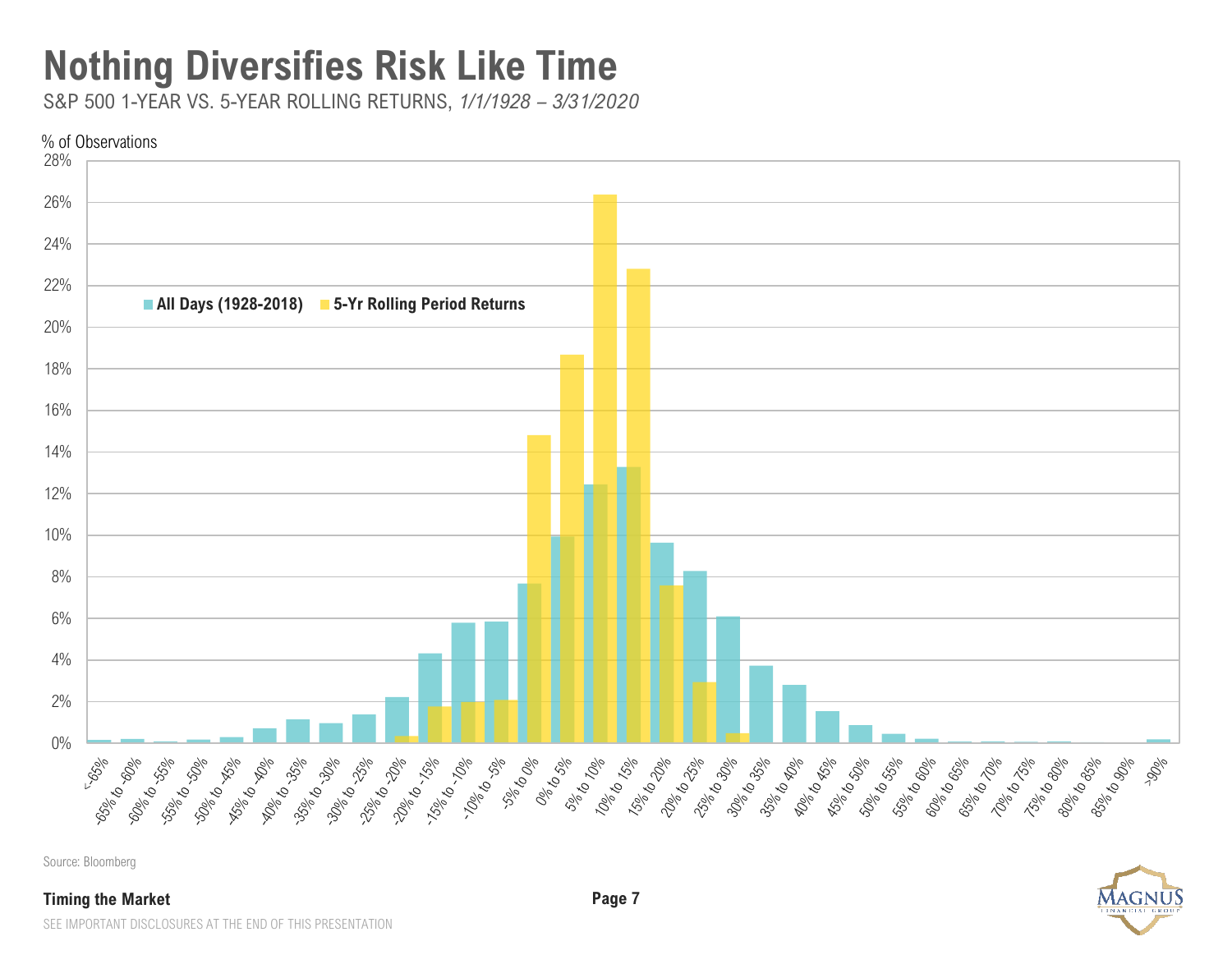# **Disclaimer & Terms of Use**

#### **DISCLAIMER**

**Magnus Financial Group LLC ("Magnus") did not produce and bears no responsibility for any part of this report whatsoever, including but not limited to any macroeconomic views, inaccuracies or any errors or omissions. Research and data used in the presentation have come from third-party sources that Magnus has not independently verified presentation and the opinions expressed are not by Magnus or its employees and are current only as of the time made and are subject to change without notice.**

This report may include estimates, projections or other forward-looking statements, however, due to numerous factors, actual events may differ substantially from those presented. The graphs and tables making up this report have been based on unaudited, third-party data and performance information provided to us by one or more commercial databases. Except for the historical information contained in this report, certain matters are forward-looking statements or projections that are dependent upon risks and uncertainties, including but not limited to factors and considerations such as general market volatility, global economic risk, geopolitical risk, currency risk and other country-specific factors, fiscal and monetary policy, the level of interest rates, security-specific risks, and historical market segment or sector performance relationships as they relate to the business and economic cycle.

Additionally, please be aware that past performance is not a guide to the future performance of any manager or strategy, and that the performance results and historical information provided displayed herein may have been adversely or favorably impacted by events and economic conditions that will not prevail in the future. Therefore, it should not be inferred that these results are indicative of the future performance of any strategy, index, fund, manager or group of managers. Index benchmarks contained

in this report are provided so that performance can be compared with the performance of well-known and widely recognized indices. Index results assume the re-investment of all dividends and interest.

The information provided is not intended to be, and should not be construed as, investment, legal or tax advice nor should such information contained herein be construed as a recommendation or advice to purchase or sell any security, investment, or portfolio allocation. An investor should consult with their financial advisor to determine the appropriate investment strategies and investment vehicles. Investment decisions should be made based on the investor's specific financial needs and objectives, goals, time horizon and risk tolerance. This presentation makes no implied or express recommendations concerning the way any client's accounts should or would be handled, as appropriate investment decisions depend upon the client's specific investment objectives.

Investment advisory services offered through Magnus; securities offered through third party custodial relationships. More information about Magnus can be found on its Form ADV at [www.adviserinfo.sec.gov.](http://www.adviserinfo.sec.gov/)

#### **TERMS OF USE**

This report is intended solely for the use of its recipient. There is a fee associated with the access to this report and the information and materials presented herein. Re-distribution or republication of this report and its contents are prohibited. Expert use is implied.